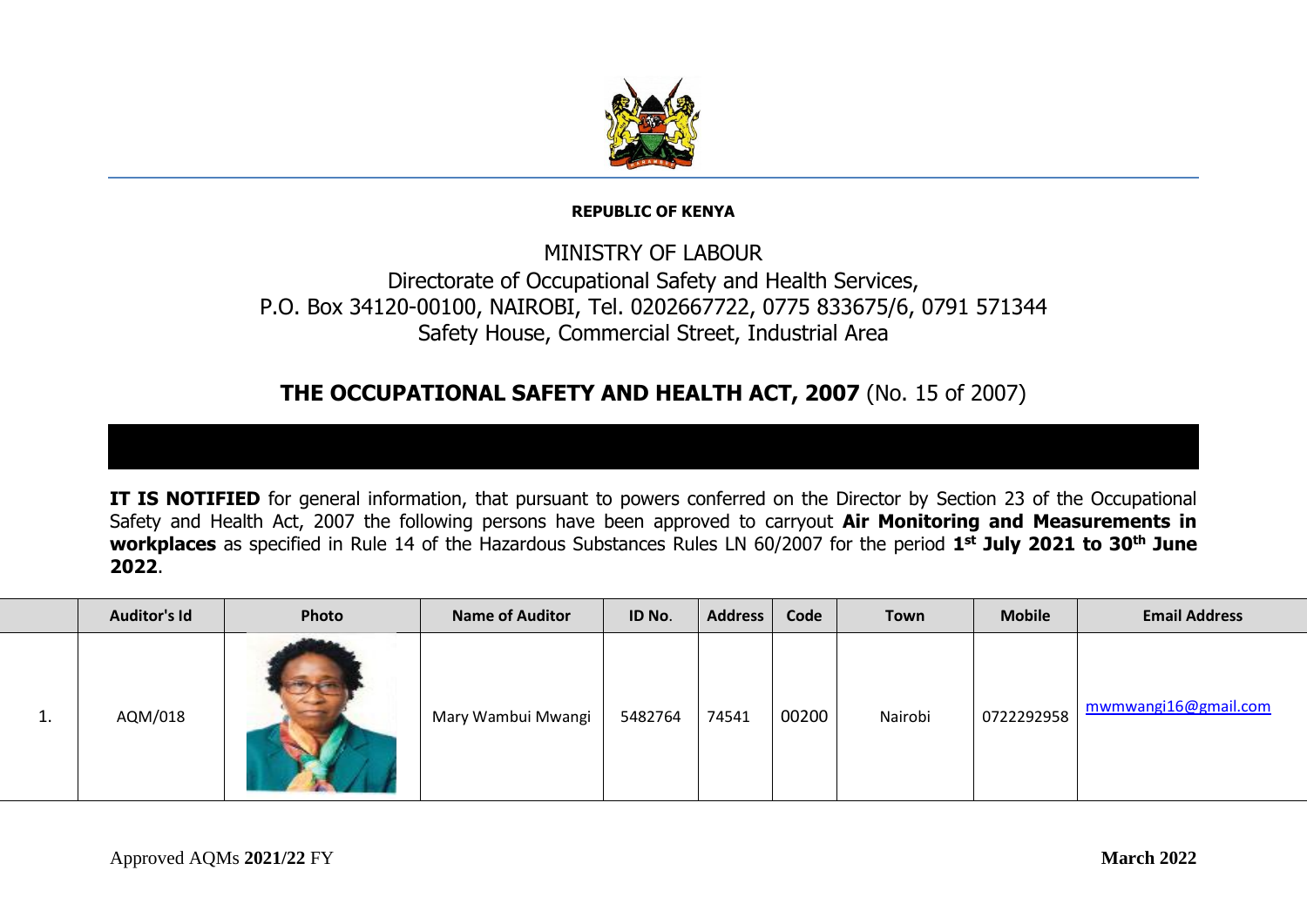|    | <b>Auditor's Id</b> | Photo        | <b>Name of Auditor</b>     | ID No.   | <b>Address</b> | Code  | <b>Town</b> | <b>Mobile</b> | <b>Email Address</b>   |
|----|---------------------|--------------|----------------------------|----------|----------------|-------|-------------|---------------|------------------------|
| 2. | AQM005              | $\sigma$ (or | Pius Wakwabubi<br>Makhonge | 4831334  | 2165           | 50200 | Bungoma     | 0722809281    | wamakhong@gmail.com    |
| 3. | AQM/013             |              | Pius Musyoka<br>Mwandiko   | 10861652 | 58660          | 00200 | Nairobi     | 0722849570    | mwandiko@safetec.co.ke |
| 4. | AQM/019             |              | Samuel Mburu Kimani        | 2042348  | 1616           | 80100 | Mombasa     | 0722488556    | kimanis970@gmail.com   |
| 5. | AQM/003             |              | Philip Otieno Abuor        | 5967315  | 55533          | 00200 | Nairobi     | 0713566825    | Info@ecoscience.co.ke  |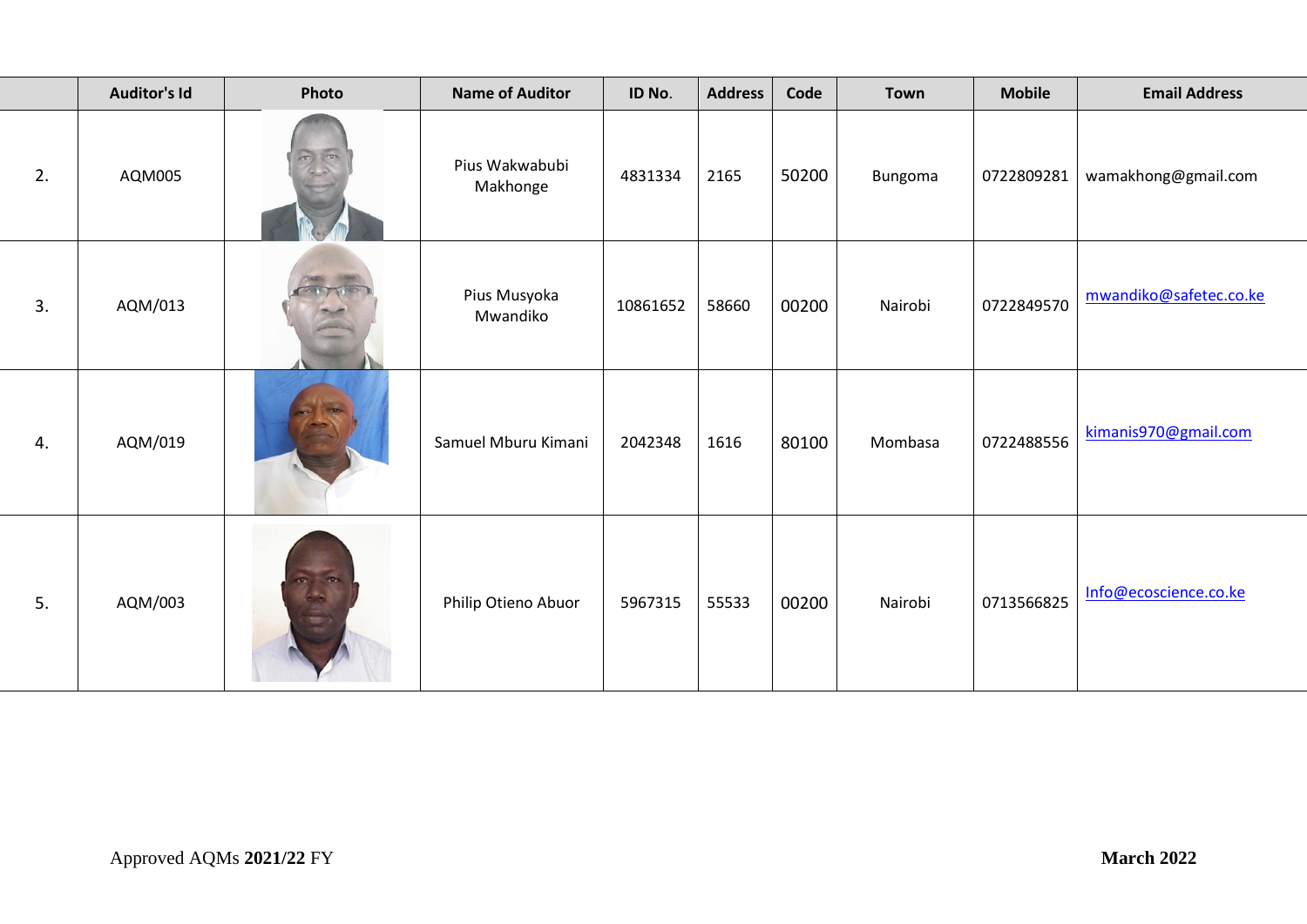|     | <b>Auditor's Id</b> | Photo | <b>Name of Auditor</b> | ID No.   | <b>Address</b> | Code  | <b>Town</b> | <b>Mobile</b> | <b>Email Address</b>    |
|-----|---------------------|-------|------------------------|----------|----------------|-------|-------------|---------------|-------------------------|
| 6.  | AQM/016             |       | Wilson Baru Wachira    | 24405365 | 56159          | 00200 | Nairobi     | 0720312257    | baru.wachira@gmail.com  |
| 7.  | AQM/014             |       | Samuel Thuita          | 4831418  | 4924           | 01002 | Thika       | 0722655305    | samuelthuita@yahoo.com  |
| 8.  | OSH/AQM008          |       | Elijah M. Kahumbi      | 4831679  | 11868          | 00400 | Nairobi     | 0722426992    | kahumbiem@gmail.com     |
| 9.  | OSH/AQM017          |       | James Thiaine          | 20267520 | 3834           | 00506 | Nairobi     | 0727071692    | mwendantu2002@gmail.com |
| 10. | OSH/AQM020          |       | Hamsa Absass Awadh     | 23854770 | 1214           | 80400 | Mombasa     | 0720787888    | hamza9812@gmail.com     |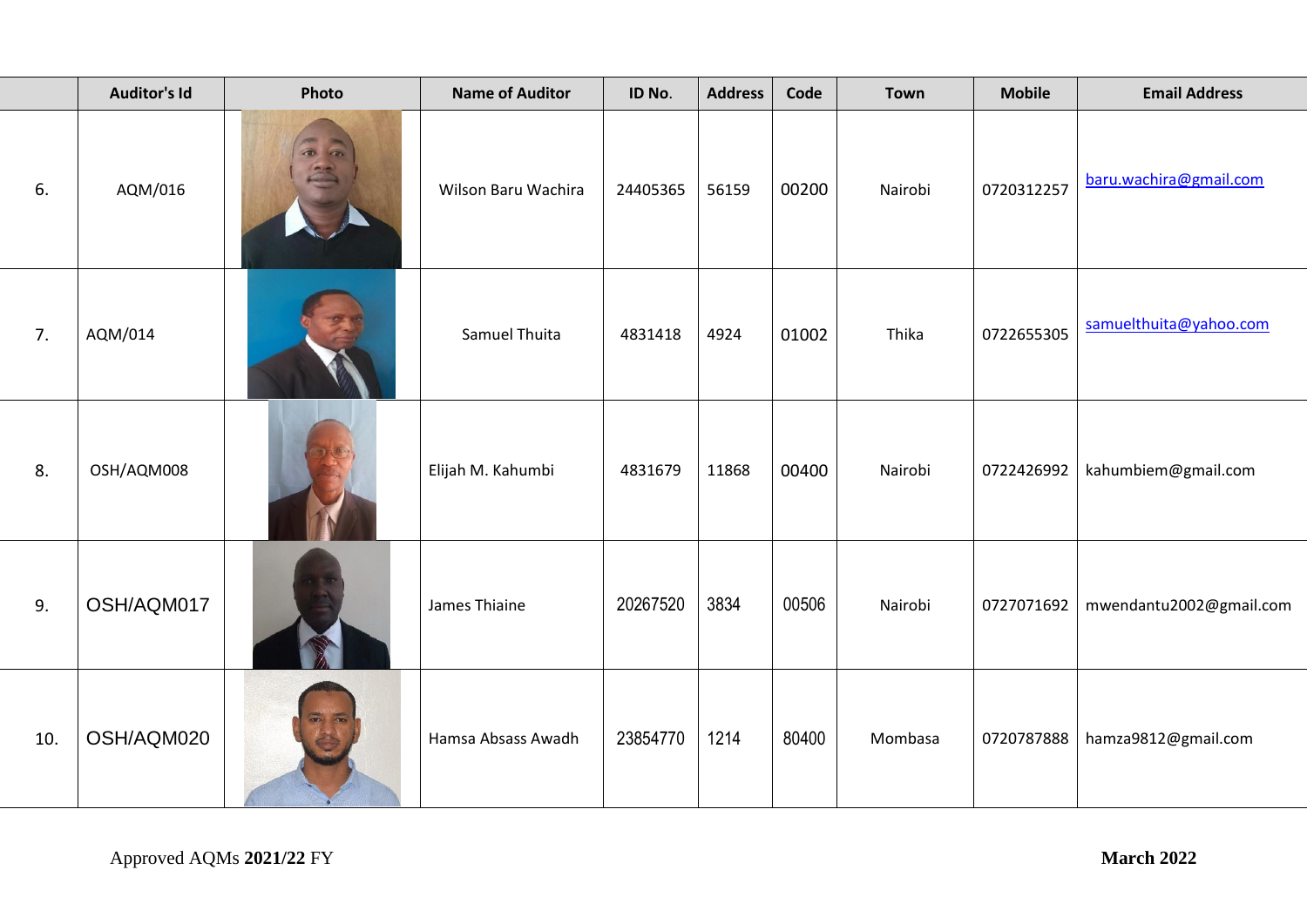|     | <b>Auditor's Id</b> | Photo      | <b>Name of Auditor</b>       | ID No.   | <b>Address</b> | Code  | <b>Town</b> | <b>Mobile</b> | <b>Email Address</b>  |
|-----|---------------------|------------|------------------------------|----------|----------------|-------|-------------|---------------|-----------------------|
| 11. | OSH/AQM021          |            | Fredrick Mungai<br>Muiruri   | 21794636 | 9038           | 00200 | Nairobi     | 0721260009    | fmmuiruri@hotmail.com |
| 12. | OSH/AQM022          |            | Solomon Kiprotich<br>Kimeto  | 20907647 | 13681          | 00100 | Nairobi     | 0724543942    | Solokimeto@gmail.com  |
| 13. | OSH/AQM023          |            | Kenneth Kipkogei             | 24134107 | 22789          | 00400 | Nairobi     | 0720491835    | kogeiken@yahoo.com    |
| 14. | OSH/AQM004          | Y.<br>ا سا | Obed Manasse Luworo<br>Mnene | 4831510  | 47869          | 00100 | Nairobi     | 0712754150    | omnene@yahoo.com      |